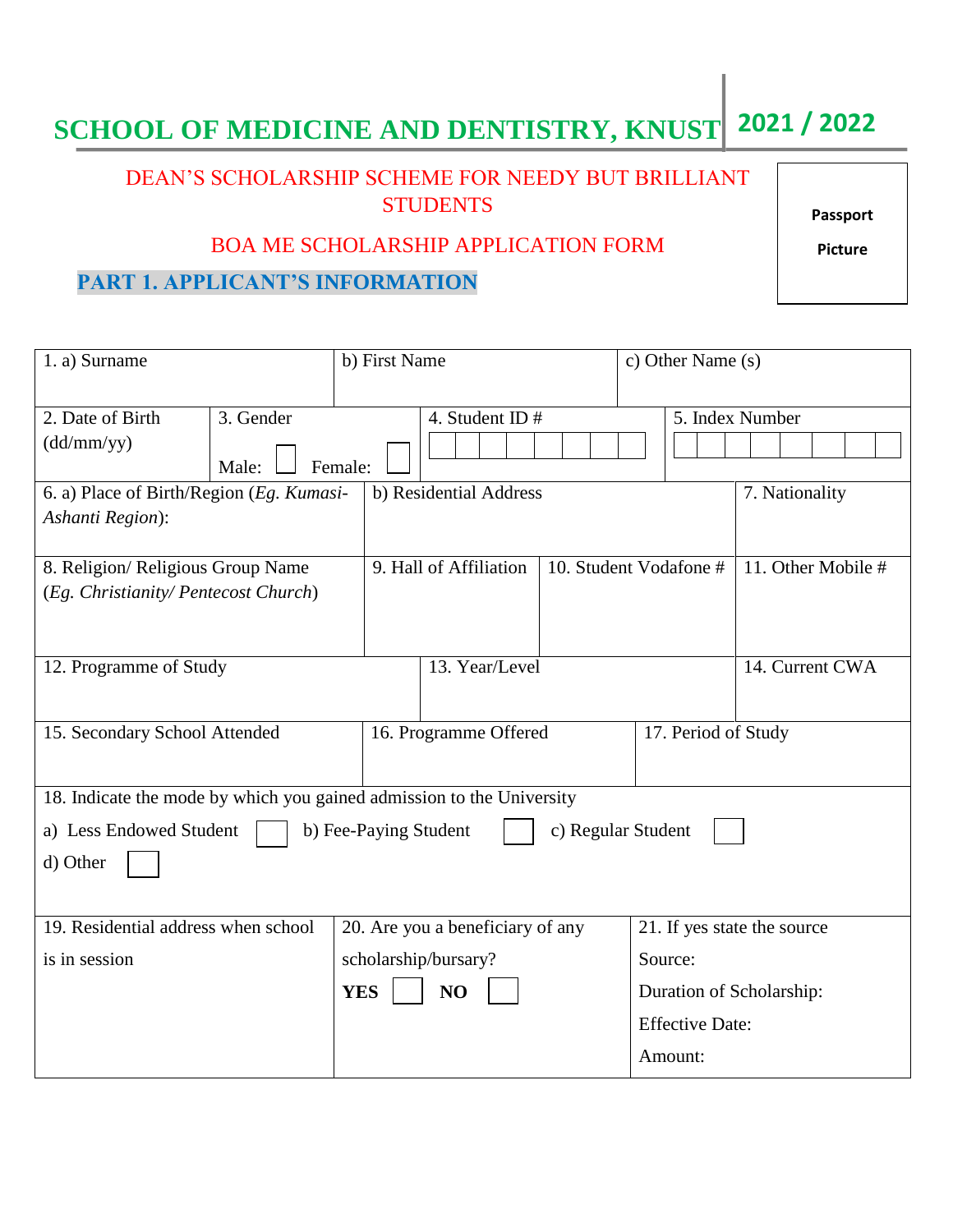#### **PART 2. PARENTS'/ GUARDIAN INFORMATION**

| <b>FATHER</b> | check the box if deceased                  | <b>MOTHER</b> | check the box if deceased                  |
|---------------|--------------------------------------------|---------------|--------------------------------------------|
|               |                                            |               |                                            |
| 1. Name       |                                            | 1. Name       |                                            |
|               |                                            |               |                                            |
|               |                                            |               |                                            |
| 2. Marital    | a) Single b) Married c) Separated/Divorced | 2. Marital    | a) Single b) Married c) Separated/Divorced |
| status        |                                            | <b>Status</b> |                                            |

| 3. Residential Address          | 4. Mobile $#$         | 3. Residential Address          | 4. Mobile #           |
|---------------------------------|-----------------------|---------------------------------|-----------------------|
|                                 | 5. Number of Children |                                 | 5. Number of Children |
| 6. Occupation                   | 7. Unemployed         | 6. Occupation                   | 7. Unemployed         |
| 8. Name and Address of Employer |                       | 8. Name and Address of Employer |                       |

#### **PERSONAL STATEMENT**

Using 5 Bullet form explain why you need the KSMD Dean's Scholarship Scheme for Needy but Brilliant Students

…………………………………………………………………………………………………………… …………………………………………………………………………………………………………… …………………………………………………………………………………………………………… …………………………………………………………………………………………………………… ……………………………………………………………………………………………………………

### **PART 3. STUDENT'S DECLARATION**

I hereby declare that the information given by me is **True** and **Accurate**.

| <b>Applicants' Name</b> | <b>Applicants' Signature</b> | Date |
|-------------------------|------------------------------|------|
|                         |                              |      |

 **…………………………… ……………………………… ….…………………**